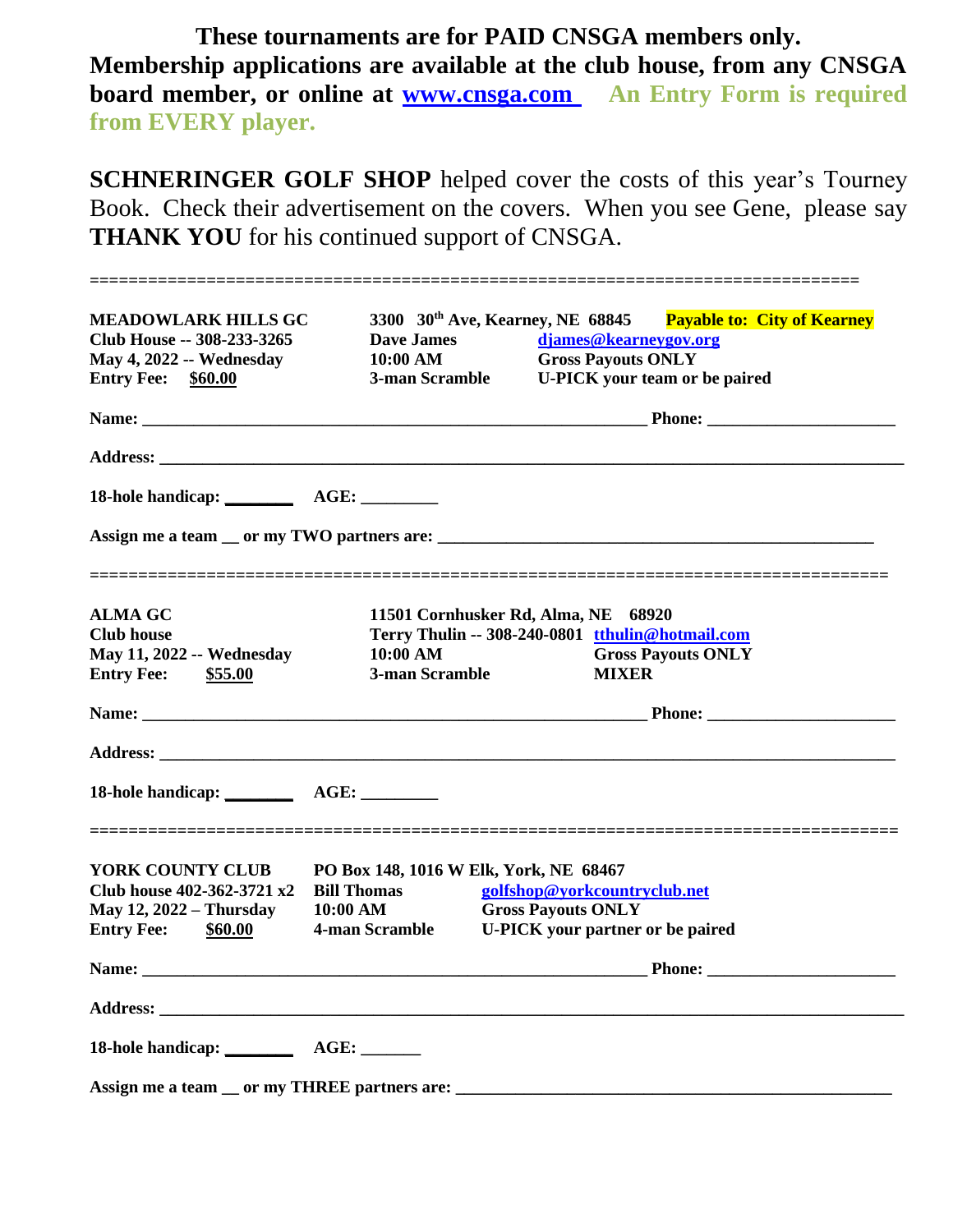| <b>ORD GOLF CLUB</b>                                                                                       | PO Box 172, (324 N 27 <sup>th</sup> ) Ord, NE 68862                                                                                                                                               |  |  |
|------------------------------------------------------------------------------------------------------------|---------------------------------------------------------------------------------------------------------------------------------------------------------------------------------------------------|--|--|
| Scott Bruha 308-440-1453 ordgolfclub@gmail.com<br>Club house 308-728-3970                                  |                                                                                                                                                                                                   |  |  |
| <b>May 17, 2022 – Tuesday</b>                                                                              | 10:00 AM<br><b>Gross Payouts ONLY</b>                                                                                                                                                             |  |  |
| <b>Entry Fee:</b> \$55.00                                                                                  | 3-man Scramble<br><b>MIXER</b>                                                                                                                                                                    |  |  |
|                                                                                                            |                                                                                                                                                                                                   |  |  |
|                                                                                                            |                                                                                                                                                                                                   |  |  |
|                                                                                                            |                                                                                                                                                                                                   |  |  |
| <b>RIVER'S EDGE GC</b><br>Club house 308-532-7550<br>May 19, 2022 -- Thursday<br><b>Entry Fee: \$60.00</b> | PO Box 1286, (1008 W 18th) North Platte, NE 69103<br>Bear Jorgenson -- 308-530-7409 -- riversedgegc.bear@gmail.com<br>10:00 AM Gross Payouts ONLY<br>3-man Scramble U-PICK your team or be paired |  |  |
|                                                                                                            |                                                                                                                                                                                                   |  |  |
|                                                                                                            |                                                                                                                                                                                                   |  |  |
|                                                                                                            |                                                                                                                                                                                                   |  |  |
|                                                                                                            |                                                                                                                                                                                                   |  |  |
|                                                                                                            |                                                                                                                                                                                                   |  |  |
|                                                                                                            |                                                                                                                                                                                                   |  |  |

## **SCHNERINGER GOLF SHOP**

Callaway, NE 308-870-1852 Need to update or repair your golf cart ?? Contact Gene at 308-870-1852. Over 25 years of experience. He will also pick and deliver.

| <b>CALAMUS GC</b>            |                |                                                                                                       |
|------------------------------|----------------|-------------------------------------------------------------------------------------------------------|
| Club house 308-346-5559      |                | PO Box 608, (82796 Whitetail Ln) Burwell, NE 68823<br>Jeff Anderson - 308-730-0780 andersonj@nctc.net |
| May 23, 2022 -- Monday       | 10:00 AM       | <b>Gross Payouts ONLY</b>                                                                             |
| <b>Entry Fee:</b><br>\$55.00 | 3-man Scramble | <b>MIXER</b>                                                                                          |
|                              |                |                                                                                                       |
|                              |                |                                                                                                       |
| <b>18-hole handicap:</b>     | AGE:           |                                                                                                       |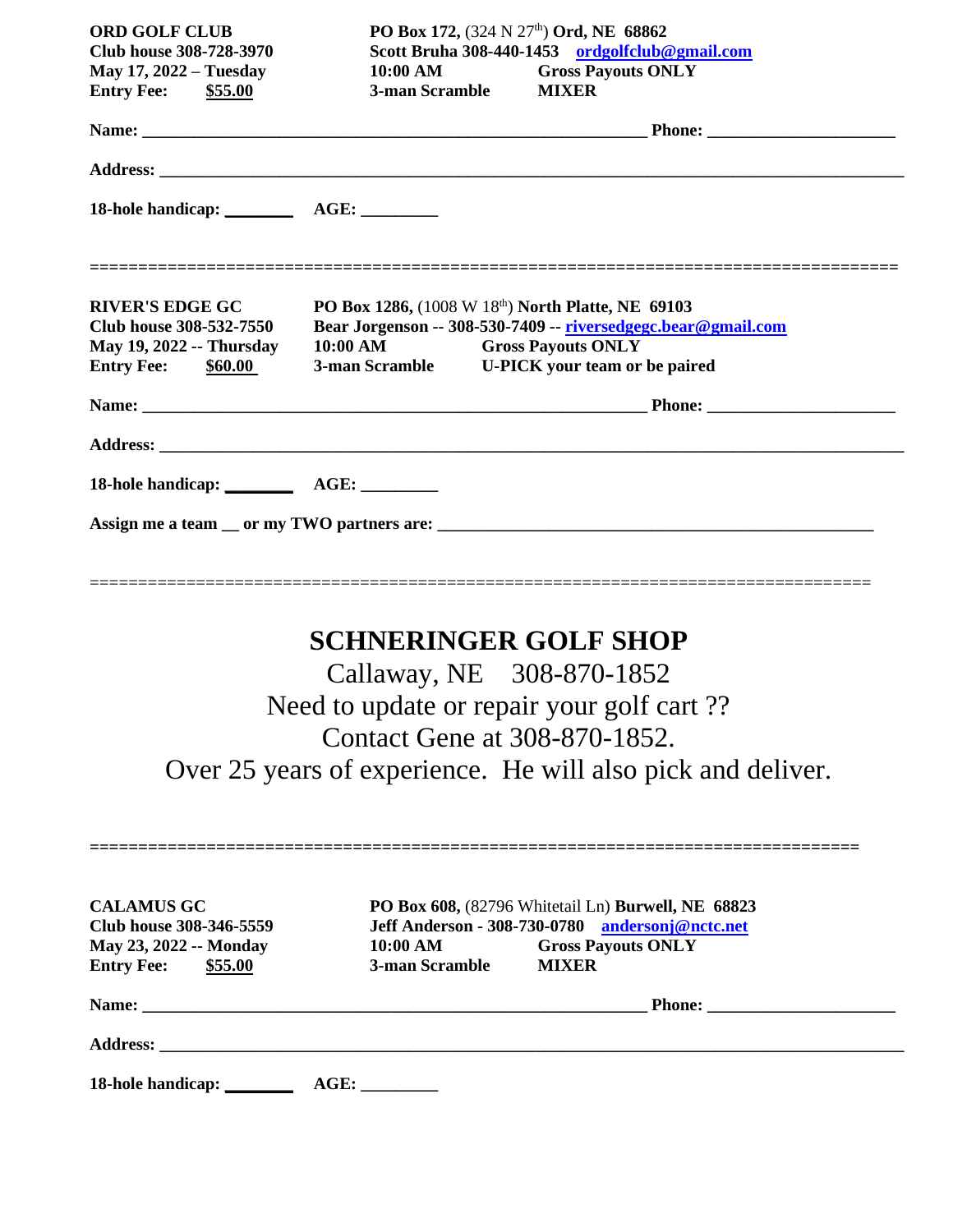| <b>HASTINGS ELKS CC</b><br>Club house 402-462-6616<br><b>May 25, 2022 -- Wednesday</b><br><b>Entry Fee:</b> \$60.00          | 3050 E South St, Hastings, NE 68901<br><b>Brandy Archer</b><br>$10:00 \text{ AM}$ | manager@hastingselksgolf.com<br>Handicapped – Gross and Net Payouts<br>3-man Scramble U-PICK your team or be paired   |
|------------------------------------------------------------------------------------------------------------------------------|-----------------------------------------------------------------------------------|-----------------------------------------------------------------------------------------------------------------------|
|                                                                                                                              |                                                                                   |                                                                                                                       |
|                                                                                                                              |                                                                                   |                                                                                                                       |
|                                                                                                                              |                                                                                   |                                                                                                                       |
|                                                                                                                              |                                                                                   |                                                                                                                       |
| <b>BAYSIDE GC</b><br>Club house 308-287-4653<br>June 1, 2022 – Wednesday<br><b>Entry Fee:</b> \$65.00                        | 865 Lakeview West Rd, Brule, NE 69127<br><b>Suzy Hiltibrand</b><br>10:00 AM       | suzy@baysidegolf.com<br><b>Gross Payouts ONLY</b><br>3-man Scramble U-PICK your partner or be paired                  |
|                                                                                                                              |                                                                                   |                                                                                                                       |
|                                                                                                                              |                                                                                   |                                                                                                                       |
|                                                                                                                              |                                                                                   |                                                                                                                       |
|                                                                                                                              |                                                                                   | I am a member of (circle one) Central Nebraska Senior Golf Assoc OR Panhandle Senior Golf Association                 |
| <b>GIBBON VALLEY VIEW GC</b><br>Club house - 308-468-5884<br><b>June 2, 2022 -- Thursday</b><br><b>Entry Fee:</b><br>\$60.00 | PO Box 130, Gibbon, NE 68840<br>10:00 AM<br>3-man Scramble                        | Denise Catlin - 308-233-7010 gibbonvalleyviewmgc@gmail.com<br><b>Gross Payouts ONLY</b><br><b>MIXER</b>               |
|                                                                                                                              |                                                                                   |                                                                                                                       |
|                                                                                                                              |                                                                                   |                                                                                                                       |
| <b>BROKEN BOW CC</b><br><b>Club house 308-872-6444</b><br><b>June 6, 2022 -- Monday</b><br><b>Entry Fee:</b><br>\$60.00      | <b>Faith Oberg</b><br>10:00 AM<br>3-man Scramble                                  | PO Box 45, (2280 Memorial Dr) Broken Bow, NE 68822<br>golfbbcc@gmail.com<br><b>Gross Payouts ONLY</b><br><b>MIXER</b> |
|                                                                                                                              |                                                                                   |                                                                                                                       |
|                                                                                                                              |                                                                                   |                                                                                                                       |
| 18-hole handicap: ________                                                                                                   | AGE:                                                                              |                                                                                                                       |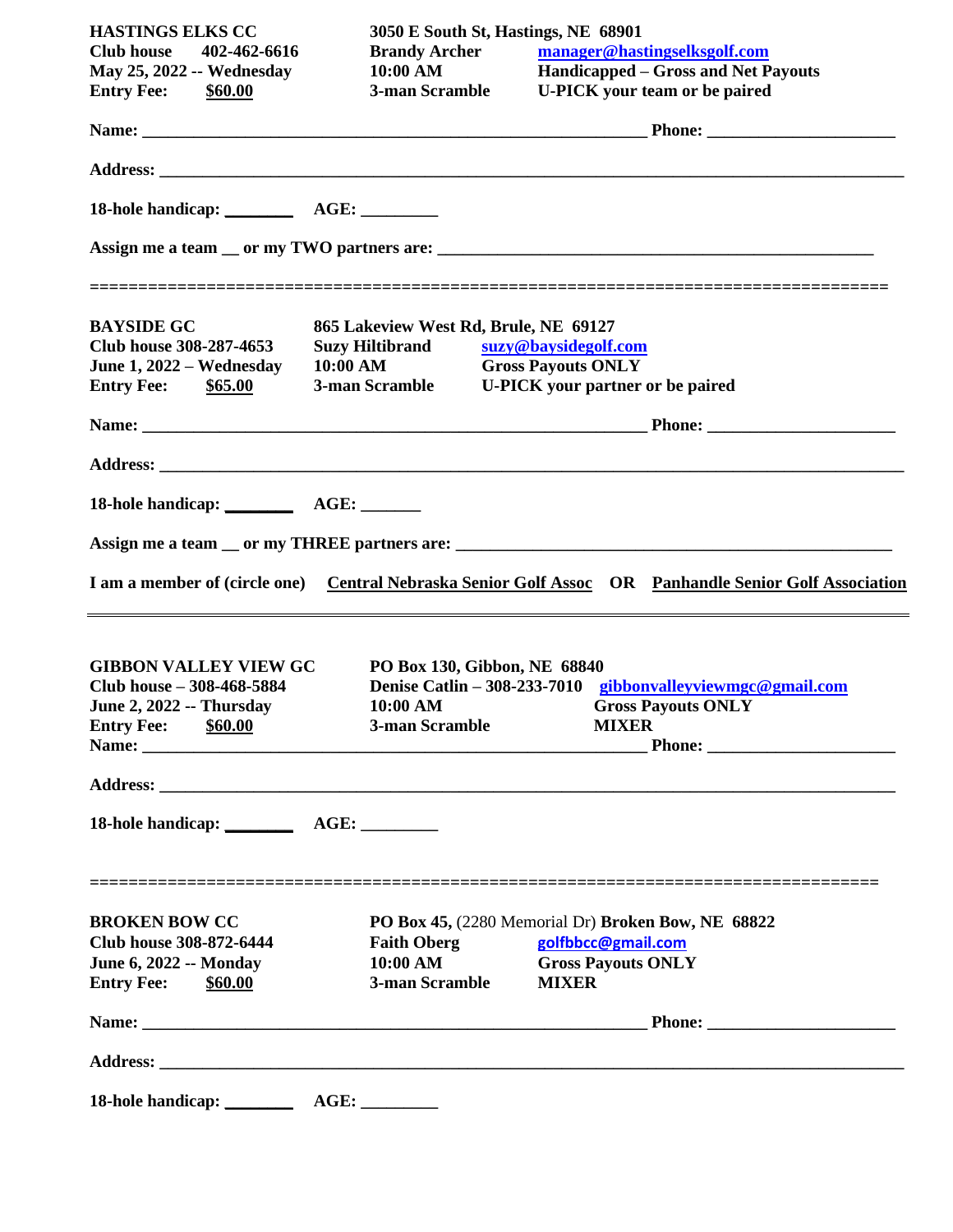| <b>AWARII DUNES GC</b>                                          | 592 S Road, Axtell, NE 68924                                                                                                                                   |  |  |
|-----------------------------------------------------------------|----------------------------------------------------------------------------------------------------------------------------------------------------------------|--|--|
| Club house 308-743-1111                                         | <b>Jeff Perdew</b><br>jeff@awariidunes.com                                                                                                                     |  |  |
| June 8, 2022 -- Wednesday                                       | 10:00 AM<br>Handicapped – Gross and Net Payouts                                                                                                                |  |  |
| <b>Entry Fee:</b> \$65.00                                       | 2-man Scramble<br><b>U-PICK</b> your partner or be paired                                                                                                      |  |  |
|                                                                 |                                                                                                                                                                |  |  |
|                                                                 |                                                                                                                                                                |  |  |
|                                                                 |                                                                                                                                                                |  |  |
|                                                                 |                                                                                                                                                                |  |  |
| <b>CROSS CREEK GOLF LINKS</b><br><b>Club house 308-697-4768</b> | PO Box 154, (900 Cross Creek Rd) Cambridge, NE 69022<br>info@crosscreekgolflinks.com<br><b>Trent Florom</b><br>Steve Johnson 308-340-6582 steve.johnson@nm.com |  |  |
| June 13, 2022 -- Monday                                         | 10:00 AM Gross Payouts ONLY                                                                                                                                    |  |  |
| <b>Entry Fee:</b><br>\$60.00                                    | 2-man Scramble U-PICK your partner or be paired                                                                                                                |  |  |
|                                                                 |                                                                                                                                                                |  |  |
|                                                                 |                                                                                                                                                                |  |  |
|                                                                 |                                                                                                                                                                |  |  |
|                                                                 |                                                                                                                                                                |  |  |
|                                                                 |                                                                                                                                                                |  |  |
|                                                                 |                                                                                                                                                                |  |  |
| <b>ST PAUL COUNTRY CLUB</b>                                     | PO Box 87, (1118 Inman Rd) St Paul, NE 68873                                                                                                                   |  |  |
| Club house 308-754-4203                                         | Chris Elstermeier - 308-750-3427 chriselstermeier1@qmail.com                                                                                                   |  |  |
| <b>June 16, 2022 -- Thursday</b>                                | 10:00 AM<br><b>Gross Payouts ONLY</b>                                                                                                                          |  |  |
| <b>Entry Fee:</b><br>\$55.00                                    | 3-man Scramble<br><b>MIXER</b>                                                                                                                                 |  |  |
|                                                                 |                                                                                                                                                                |  |  |
|                                                                 |                                                                                                                                                                |  |  |
|                                                                 |                                                                                                                                                                |  |  |

## **SCHNERINGER GOLF SHOP**

**==================================================================================**

Callaway, NE Call Gene – 308-870-1852 Ping – Mizuno – Callaway – TaylorMade Tour Edge – Odyssey – Titleist – etc. Custom fitting available. Seniors, Men's, Ladies, Juniors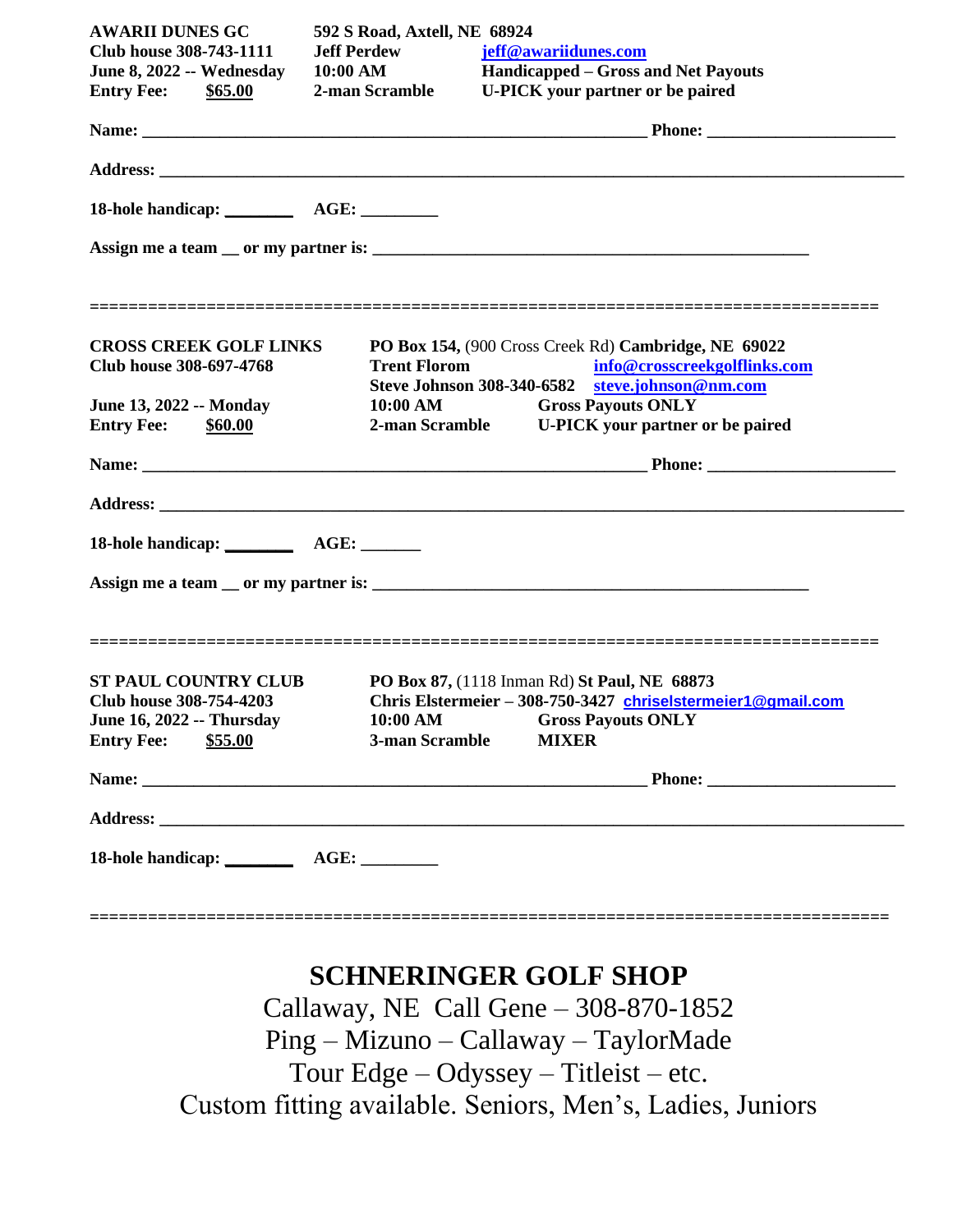| <b>CENTURA HILLS GOLF CLUB</b>   |                                             |              | PO Box 280, (312 Centura Hills Dr) Cairo, NE 68824                                                    |
|----------------------------------|---------------------------------------------|--------------|-------------------------------------------------------------------------------------------------------|
| Club house 308-485-4650          | <b>Garrett Rathke</b>                       |              | centurahillsgc@gmail.com                                                                              |
| <b>June 21, 2022 -- Tuesday</b>  | 10:00 AM                                    |              | <b>Gross Payouts ONLY</b>                                                                             |
| <b>Entry Fee: \$60.00</b>        | 4-man Scramble                              |              | U-PICK your team or be paired.                                                                        |
|                                  |                                             |              |                                                                                                       |
|                                  |                                             |              |                                                                                                       |
|                                  |                                             |              |                                                                                                       |
|                                  |                                             |              |                                                                                                       |
|                                  |                                             |              |                                                                                                       |
| <b>KEARNEY COUNTRY CLUB</b>      |                                             |              | PO Box 1207, (2800 19th Ave) Kearney, NE 68848                                                        |
| Club house 308-234-3151          | <b>Bryan Marshall</b>                       |              | bmarshall@kearneycountryclub.com                                                                      |
| <b>June 27, 2022 - Monday</b>    | $10:00$ AM                                  |              | <b>Handicapped – Gross and Net Payouts</b>                                                            |
| <b>Entry Fee: \$60.00</b>        | 3-man Scramble                              |              | <b>U-PICK</b> your partner or be paired                                                               |
|                                  |                                             |              |                                                                                                       |
|                                  |                                             |              |                                                                                                       |
|                                  |                                             |              |                                                                                                       |
|                                  |                                             |              |                                                                                                       |
|                                  |                                             |              |                                                                                                       |
| <b>ARNOLD GC</b>                 | PO Box 372, (41124 Rd 799) Arnold, NE 69120 |              |                                                                                                       |
| <b>Club house: NO Phone</b>      |                                             |              | Dennis Land $-308-870-2976$ siouxland@gpcom.net                                                       |
|                                  |                                             |              | Jerry Nicholson - 308-870-3297 nicholson123@hotmail.com                                               |
| <b>June 30, 2022 -- Thursday</b> | $10:00 \text{ AM}$                          |              | <b>Gross Payouts ONLY</b>                                                                             |
| <b>Entry Fee:</b> \$55.00        | 3-man Scramble                              | <b>MIXER</b> |                                                                                                       |
|                                  |                                             |              |                                                                                                       |
|                                  |                                             |              |                                                                                                       |
| 18-hole handicap: AGE:           |                                             |              |                                                                                                       |
|                                  |                                             |              |                                                                                                       |
| <b>CRANDALL CREEK GC</b>         | PO Box 627, Ogallala, NE 69153              |              |                                                                                                       |
| <b>Club house 308-284-4358</b>   |                                             |              | Corey Crandall 308-289-1550 crandallcreekgolfclub@gmail.com                                           |
| <b>July 11, 2022 -- Monday</b>   |                                             |              | 10:00 AM (MDT) Handicapped - Gross and Net Payouts                                                    |
| <b>Entry Fee: \$55.00</b>        |                                             |              | 2-man Scramble. U-PICK your partner or be paired                                                      |
|                                  |                                             |              |                                                                                                       |
|                                  |                                             |              |                                                                                                       |
|                                  |                                             |              |                                                                                                       |
|                                  |                                             |              |                                                                                                       |
|                                  |                                             |              | I am a member of (circle one) Central Nebraska Senior Golf Assoc OR Panhandle Senior Golf Association |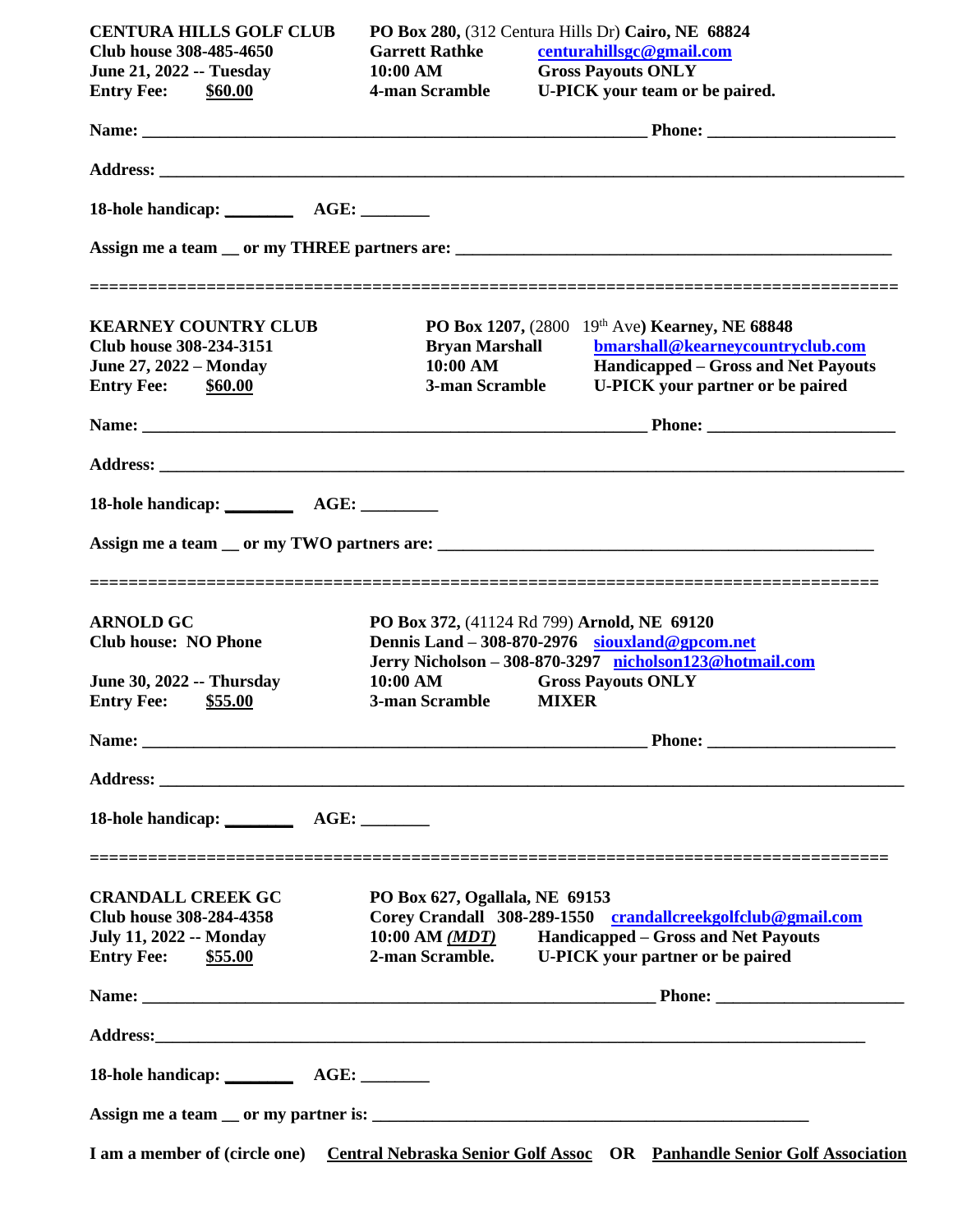| <b>SOUTHERN HILLS GC</b>          |                     | 3005 So Southern Hills Dr, Hastings, NE 68901                                                      |
|-----------------------------------|---------------------|----------------------------------------------------------------------------------------------------|
| <b>Club house 402-463-8006</b>    | <b>James Weaver</b> | jweaver@southernhillsgchastings.com                                                                |
| <b>July 12, 2022 -- Tuesday</b>   | 10:00 AM            | <b>Handicapped – Gross and Net Payouts</b>                                                         |
| <b>Entry Fee:</b> \$55.00         | 2-man Scramble      | <b>U-PICK</b> your partner or be paired                                                            |
|                                   |                     |                                                                                                    |
|                                   |                     |                                                                                                    |
|                                   |                     |                                                                                                    |
|                                   |                     |                                                                                                    |
| <b>ARROWHEAD MEADOWS GC</b>       |                     | ______________________________________<br>PO Box 262, (1101 Arrowhead Meadows Dr) Curtis, NE 69025 |
| Club house 308-367-4123           |                     | Eric Senff - 308-367-6306 esenff@hotmail.com                                                       |
| <b>July 18, 2022 -- Monday</b>    | 10:00 AM            | <b>Gross Payouts ONLY</b>                                                                          |
| <b>Entry Fee:</b> \$55.00         |                     | 2-man Scramble U-PICK your partner or be paired                                                    |
|                                   |                     |                                                                                                    |
|                                   |                     |                                                                                                    |
| 18-hole handicap: AGE: _________  |                     |                                                                                                    |
|                                   |                     |                                                                                                    |
| <b>INDIANHEAD GOLF CLUB</b>       |                     | 4100 West Husker Hwy, Grand Island, 68801                                                          |
| Club house 308-381-4653           | <b>Tom Jeffers</b>  | tom@indianheadgolf.com                                                                             |
| <b>July 20, 2022 -- Wednesday</b> | 10:00 AM            | <b>Gross Payouts ONLY</b>                                                                          |
| Entry Fee: \$60.00                | 3-man Scramble      | <b>U-PICK</b> your partner or be paired                                                            |
|                                   |                     |                                                                                                    |
|                                   |                     |                                                                                                    |
|                                   |                     |                                                                                                    |
|                                   |                     |                                                                                                    |
| <b>RAVENNA GOLF CLUB</b>          |                     | PO Box 40, (1117 Alba Ave) Ravenna, NE 68869                                                       |
| Club house 308-452-3150           |                     | Ryan Osten -- 308-452-3225 ravennagolf1@gmail.com                                                  |
| <b>July 26, 2022 – Tuesday</b>    | 10:00 AM            | <b>Gross Payouts ONLY</b>                                                                          |
| <b>Entry Fee:</b><br>\$55.00      | 3-man Scramble      | <b>MIXER</b>                                                                                       |
|                                   |                     |                                                                                                    |
|                                   |                     |                                                                                                    |
| 18-hole handicap: AGE: AGE:       |                     |                                                                                                    |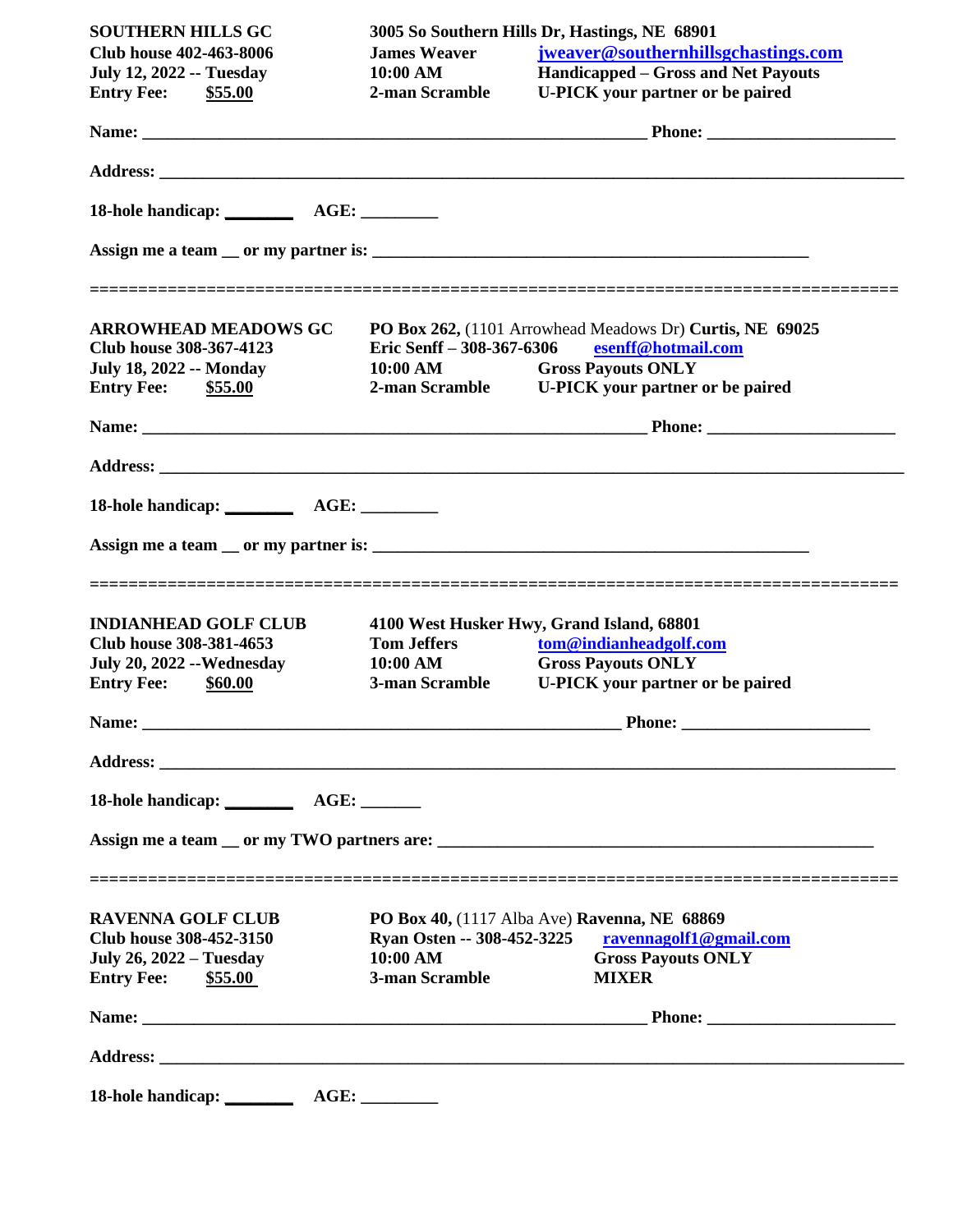| <b>HERITAGE HILLS GC</b>                                  | 6000 Clubhouse Dr, McCook, NE 69001 |                                                             |
|-----------------------------------------------------------|-------------------------------------|-------------------------------------------------------------|
| Club house 308-345-5032                                   |                                     | info@golfmccook.com                                         |
| <b>July 28, 2022 -- Thursday</b>                          |                                     | Tyler Loop<br>10:00 AM<br>Gross Payouts ONLY                |
| <b>Entry Fee:</b> \$60.00                                 |                                     | 3-man Scramble U-PICK your partner or be paired             |
|                                                           |                                     |                                                             |
|                                                           |                                     |                                                             |
|                                                           |                                     |                                                             |
|                                                           |                                     |                                                             |
|                                                           |                                     |                                                             |
| ===================================                       |                                     |                                                             |
|                                                           |                                     |                                                             |
|                                                           | <b>SCHNERINGER GOLF SHOP</b>        |                                                             |
|                                                           | Callaway, NE 308-870-1852           |                                                             |
|                                                           |                                     | Need to update or repair your golf cart ??                  |
|                                                           |                                     |                                                             |
|                                                           | Contact Gene at 308-870-1852.       |                                                             |
|                                                           |                                     | Over 25 years of experience. He will also pick and deliver. |
|                                                           |                                     |                                                             |
|                                                           |                                     |                                                             |
| <b>WILDHORSE GOLF CLUB</b>                                |                                     | PO Box 187, (40950 Rd 768) Gothenburg, NE 69138             |
| Club house 308-537-7700                                   | <b>Tony Collins</b>                 | tony@playwildhorse.com                                      |
| August 4, 2022 - Thursday<br><b>Entry Fee:</b><br>\$65.00 | 10:00 AM<br>3-man Scramble          | Handicapped – Gross and Net Payouts<br><b>MIXER</b>         |
|                                                           |                                     |                                                             |
|                                                           |                                     |                                                             |
|                                                           |                                     |                                                             |
|                                                           |                                     |                                                             |
|                                                           |                                     |                                                             |
|                                                           |                                     |                                                             |
|                                                           |                                     |                                                             |

| <b>FOX HOLLOW GOLF CLUB</b>     | PO Box 251, (500 Fox Hollow Ln) Sutton, NE 68979 |                           |                                                          |
|---------------------------------|--------------------------------------------------|---------------------------|----------------------------------------------------------|
| Club 402-773-5365               |                                                  |                           | Kevin Finnegan 402-469-9225 foxhollowclub@windstream.net |
| <b>August 8, 2022 -- Monday</b> | 10:00 AM                                         | <b>Gross Payouts ONLY</b> |                                                          |
| \$55.00<br><b>Entry Fee:</b>    | 3-man Scramble                                   | <b>MIXER</b>              |                                                          |
|                                 |                                                  |                           |                                                          |
|                                 |                                                  |                           |                                                          |
|                                 |                                                  |                           |                                                          |
|                                 |                                                  |                           |                                                          |
|                                 |                                                  |                           |                                                          |
| 18-hole handicap: ________      |                                                  |                           |                                                          |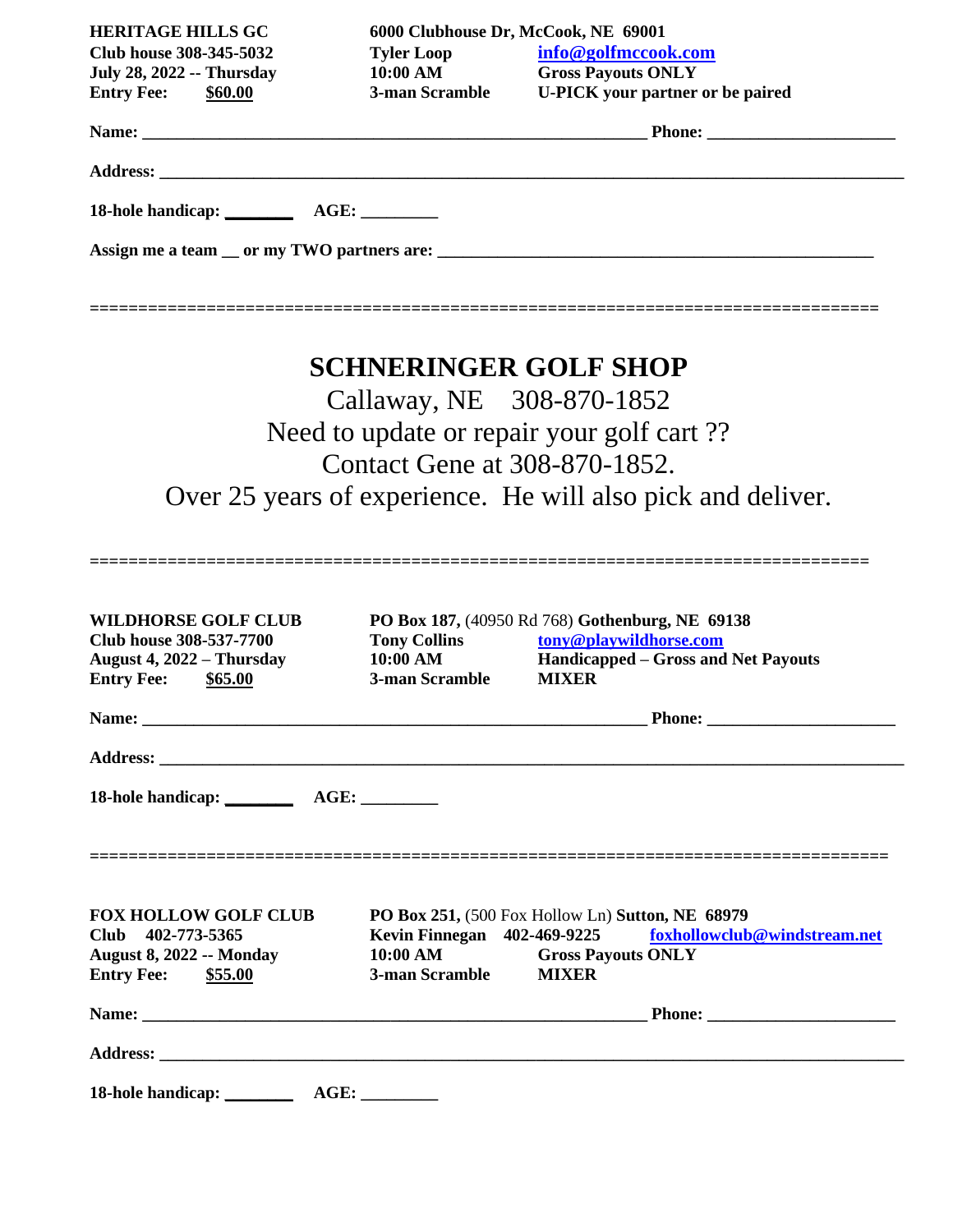| <b>HOLDREGE COUNTRY CLUB</b><br><b>Club house 308-995-5744</b><br><b>August 11, 2022 -- Thursday</b><br><b>Entry Fee: \$65.00</b> | 1511 Garfield, Holdrege, NE 68949<br><b>Mike McMinamen - 308-991-0462</b><br>10:00 AM<br>2-man BEST-BALL SHAMBLE                     |                                                | mdm1511@charter.net<br>Handicapped – Gross and Net Payouts<br><b>U-PICK</b> your partner |
|-----------------------------------------------------------------------------------------------------------------------------------|--------------------------------------------------------------------------------------------------------------------------------------|------------------------------------------------|------------------------------------------------------------------------------------------|
|                                                                                                                                   |                                                                                                                                      |                                                |                                                                                          |
|                                                                                                                                   |                                                                                                                                      |                                                |                                                                                          |
| 18-hole handicap: ___________ AGE: ________                                                                                       |                                                                                                                                      |                                                |                                                                                          |
|                                                                                                                                   |                                                                                                                                      |                                                |                                                                                          |
|                                                                                                                                   |                                                                                                                                      |                                                |                                                                                          |
| <b>MEMORIAL TOURNAMENT -- Annual membership meeting &amp; election of Directors at dinner.</b><br><b>AWARII DUNES GC</b>          | 592 S Road, Axtell, NE 68924                                                                                                         |                                                |                                                                                          |
| Club house 308-743-1111                                                                                                           |                                                                                                                                      | <b>Jeff Perdew</b> jeff@awariidunes.com        |                                                                                          |
| August 17, 2022 -- Wednesday                                                                                                      |                                                                                                                                      |                                                | 10:00 AM Handicapped – Gross and Net Payouts                                             |
| <b>Entry Fee: \$65.00</b>                                                                                                         |                                                                                                                                      |                                                | Individual - Flighted by age AND 2-Man / 1Best Ball team tournament                      |
|                                                                                                                                   |                                                                                                                                      |                                                |                                                                                          |
|                                                                                                                                   |                                                                                                                                      |                                                |                                                                                          |
|                                                                                                                                   |                                                                                                                                      |                                                |                                                                                          |
|                                                                                                                                   |                                                                                                                                      |                                                |                                                                                          |
| <b>LOCHLAND CC</b><br>Club house 402-462-8783<br><b>August 22, 2022 – Monday</b><br><b>Entry Fee: \$75.00</b>                     | PO Box 1011, (601 W Lochland Rd) Hastings, NE 68902<br><b>Ky Molholm</b><br>10:00 AM<br>4-man Scramble U-PICK your team or be paired | ky@lochlandcc.com<br><b>Gross Payouts ONLY</b> |                                                                                          |
|                                                                                                                                   |                                                                                                                                      |                                                |                                                                                          |
|                                                                                                                                   |                                                                                                                                      |                                                |                                                                                          |
|                                                                                                                                   |                                                                                                                                      |                                                |                                                                                          |
|                                                                                                                                   |                                                                                                                                      |                                                |                                                                                          |
|                                                                                                                                   |                                                                                                                                      |                                                |                                                                                          |
| <b>COZAD COUNTRY CLUB</b>                                                                                                         |                                                                                                                                      | 100 Country Club Rd, Cozad, NE 69130           |                                                                                          |
| Club house 308-784-2585                                                                                                           | <b>Matt Welch</b>                                                                                                                    |                                                | cozadcountryclub@gmail.com                                                               |
| <b>August 23, 2022 -- Tuesday</b><br><b>Entry Fee:</b><br>\$55.00                                                                 | 10:00 AM<br>3-man Scramble                                                                                                           |                                                | Handicapped – Gross and Net Payouts<br><b>U-PICK</b> your Team or be paired              |
|                                                                                                                                   |                                                                                                                                      |                                                |                                                                                          |
|                                                                                                                                   |                                                                                                                                      |                                                |                                                                                          |
|                                                                                                                                   |                                                                                                                                      |                                                |                                                                                          |
|                                                                                                                                   |                                                                                                                                      |                                                |                                                                                          |
|                                                                                                                                   |                                                                                                                                      |                                                |                                                                                          |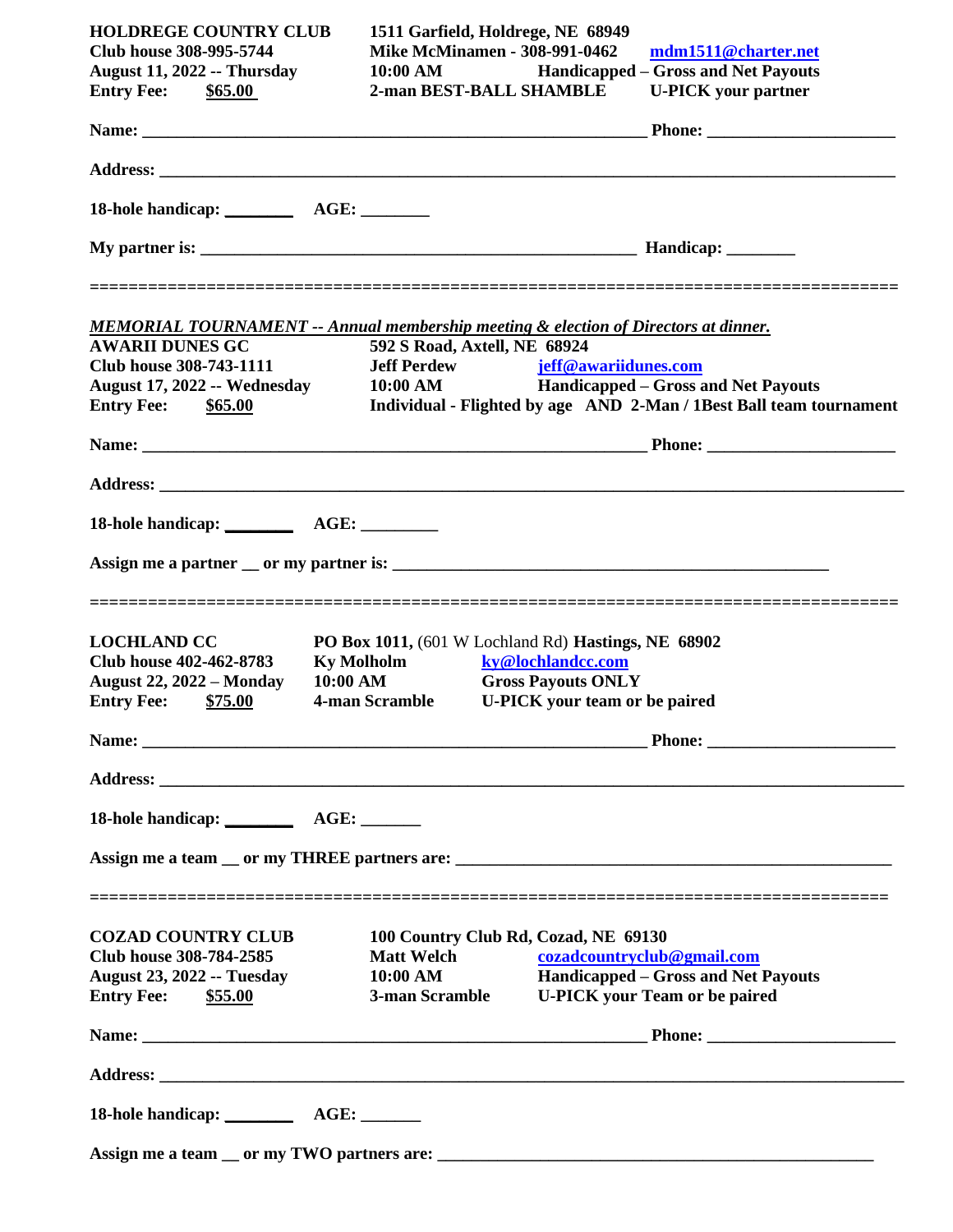| <b>FREDERICK PEAK GC</b>                                                                                       | Course address is: 1000 Dowden St, Valentine, NE                                                                                                                                                        |  |
|----------------------------------------------------------------------------------------------------------------|---------------------------------------------------------------------------------------------------------------------------------------------------------------------------------------------------------|--|
|                                                                                                                | MAKE CHECKS PAYABLE TO: STEVE ISOM, PO Box 671, Valentine, NE 69201                                                                                                                                     |  |
| Club house – 402-322-2754                                                                                      | Steve Isom 402-376-6742 steve@shwisp.net<br>August 29, 2022 -- Monday 10:00 AM Gross Payouts ONLY                                                                                                       |  |
| <b>Entry Fee:</b> \$55.00                                                                                      | 3-man Scramble MIXER                                                                                                                                                                                    |  |
|                                                                                                                |                                                                                                                                                                                                         |  |
|                                                                                                                |                                                                                                                                                                                                         |  |
|                                                                                                                |                                                                                                                                                                                                         |  |
|                                                                                                                |                                                                                                                                                                                                         |  |
|                                                                                                                | I am a member of (circle one) Central Nebraska Senior Golf Assoc OR Panhandle Senior Golf Association                                                                                                   |  |
| <b>THEDFORD GC</b>                                                                                             | PO Box 222, Thedford, NE 69166                                                                                                                                                                          |  |
| <b>Club house - NO Phone</b>                                                                                   | BJ Thomas -- 308-645-7190 brthomas@security1stbank.com                                                                                                                                                  |  |
| <b>August 30, 2022 -- Tuesday</b>                                                                              | 10:00 AM Gross Payouts ONLY                                                                                                                                                                             |  |
| <b>Entry Fee:</b> \$55.00                                                                                      | 3-man Scramble MIXER                                                                                                                                                                                    |  |
|                                                                                                                |                                                                                                                                                                                                         |  |
|                                                                                                                |                                                                                                                                                                                                         |  |
|                                                                                                                |                                                                                                                                                                                                         |  |
|                                                                                                                | I am a member of (circle one) Central Nebraska Senior Golf Assoc OR Panhandle Senior Golf Association                                                                                                   |  |
| <b>OREGON TRAIL GC</b><br>Club house 308-386-4653<br>September 6, 2022 -- Tuesday<br><b>Entry Fee:</b> \$60.00 | PO Box 606, (Hwy 25) Sutherland, NE 69165<br><b>Julie Beardsley</b><br>sutherlandgolf@gmail.com<br><b>Gross Payouts ONLY</b><br>$10:00$ AM<br>2-man Scramble<br><b>U-PICK</b> your partner or be paired |  |
| Name:                                                                                                          |                                                                                                                                                                                                         |  |
|                                                                                                                |                                                                                                                                                                                                         |  |
|                                                                                                                |                                                                                                                                                                                                         |  |
|                                                                                                                |                                                                                                                                                                                                         |  |
|                                                                                                                |                                                                                                                                                                                                         |  |
|                                                                                                                | I am a member of (circle one) Central Nebraska Senior Golf Assoc OR Panhandle Senior Golf Association                                                                                                   |  |
|                                                                                                                |                                                                                                                                                                                                         |  |

## **SCHNERINGER GOLF SHOP**

Callaway, NE 308-870-1852 Need to update or repair your golf cart ?? Contact Gene at 308-870-1852. Over 25 years of experience. He will also pick and deliver.